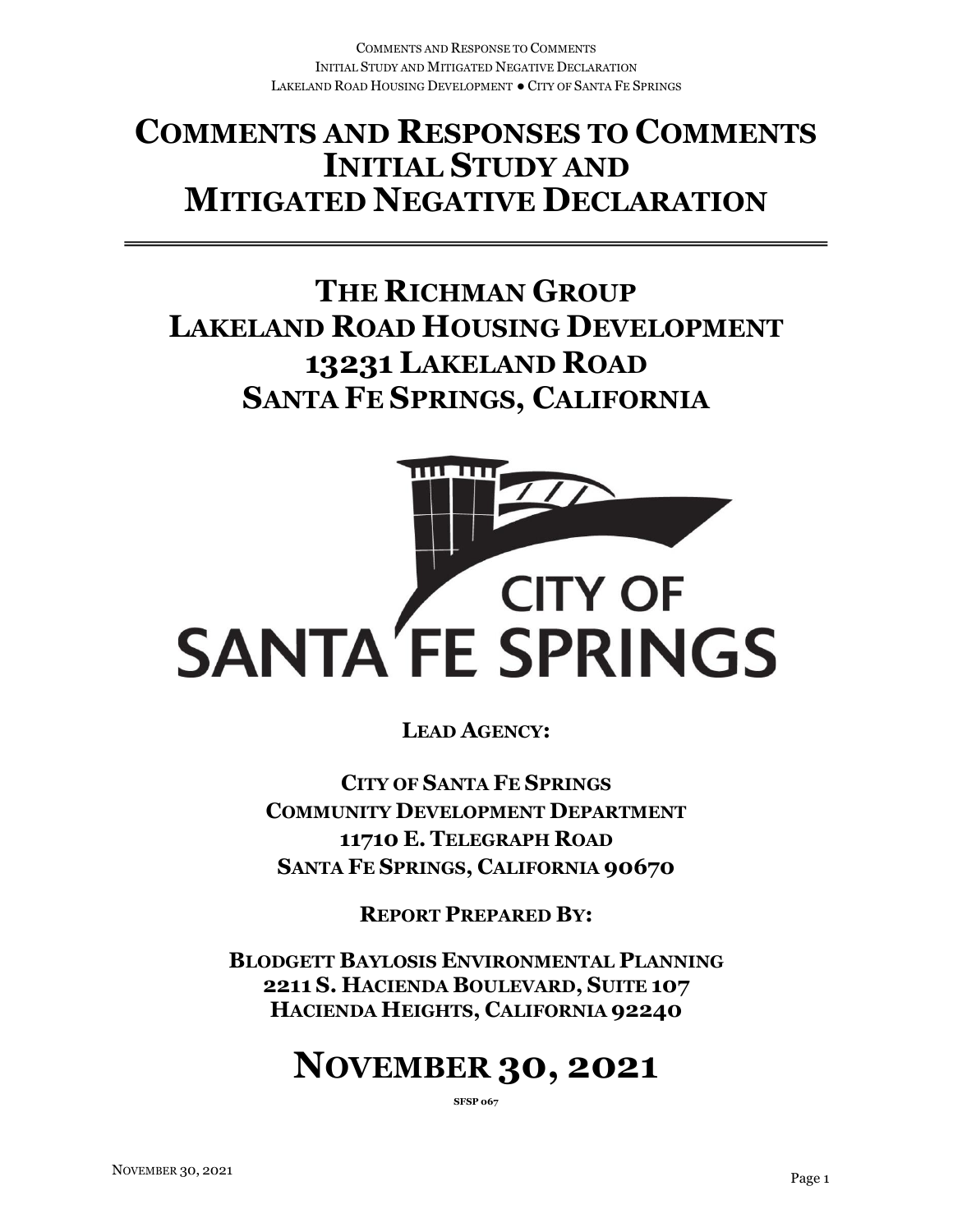**THIS PAGE HAS BEEN INTENTIONALLY LEFT BLANK.**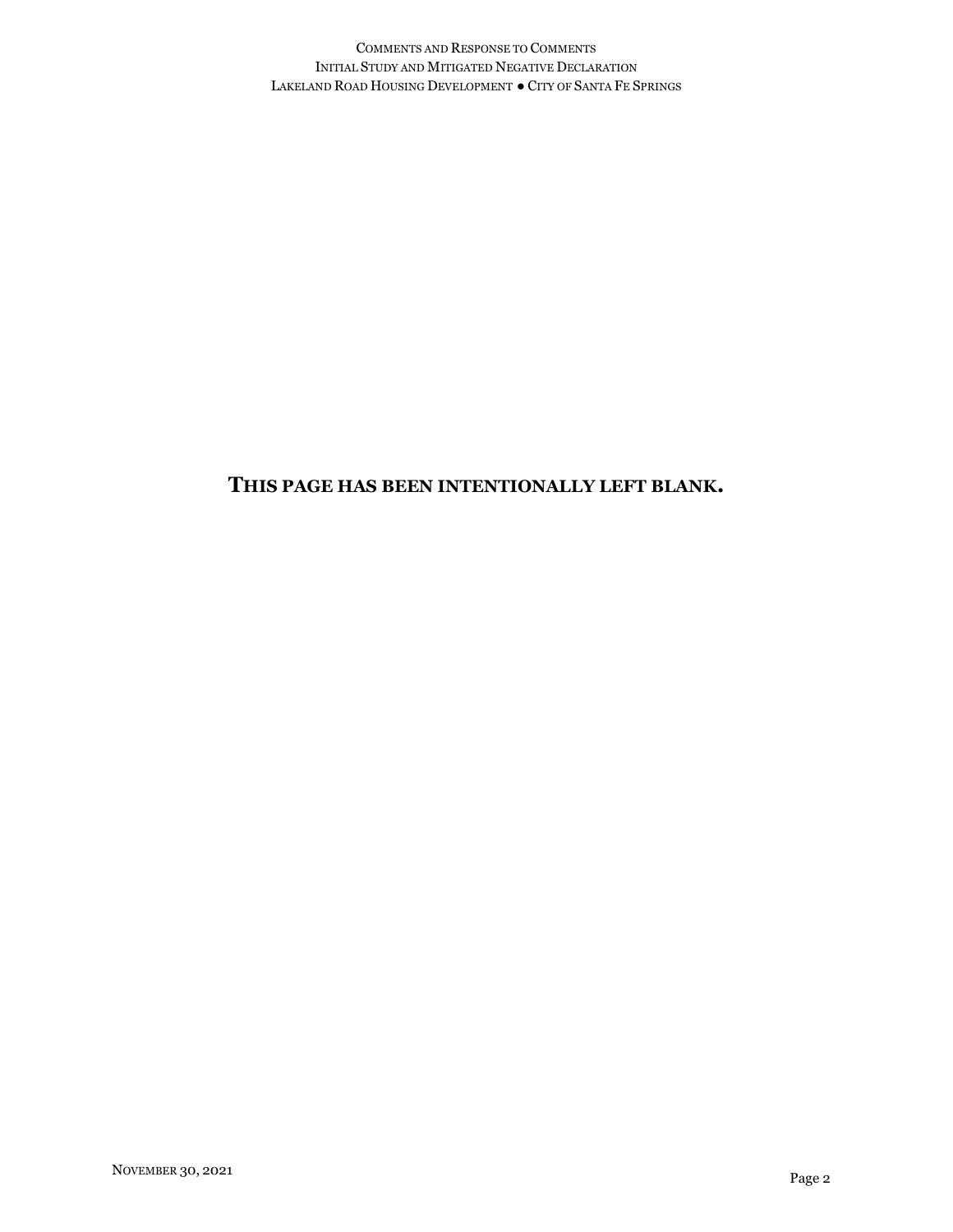## **SECTION 1. INTRODUCTION**

The City of Santa Fe Springs, in its capacity as Lead Agency, is considering an application for the construction of a new 139-unit housing development located near the intersection of Lakeland Road and Laurel Avenue. Of this total number of units, 121 units would consist of one, two, and three-bedroom rental units and 18 units would be three level owner-occupied townhome units. The proposed project would include the development of a total of four adjacent parcels, all with a Multiple-Family Residential-Planned Unit Development (R3-PD) designation. The applicable parcel numbers included in the project development include 8011-012-902 (Parcel 1), 8011-011-912 (Parcel 2), 8011-011-906 (Parcel 3), and 8011- 011-907 (Parcel 4). The total land area to be developed as part of the proposed project's implementation is 4.68 acres (203,761 square feet).<sup>1</sup>

The City of Santa Fe Springs is the designated *Lead Agency* and as such, the City will be responsible for the project's environmental review. Section 21067 of California Environmental Quality Act (CEQA) defines a Lead Agency as the public agency that has the principal responsibility for carrying out or approving a project that may have a significant effect on the environment.<sup>2</sup> As part of the proposed project's environmental review, the City of Santa Fe Springs has authorized the preparation of an Initial Study and Mitigated Negative Declaration.<sup>3</sup> These documents were circulated for public review as required pursuant to CEQA. Following the review period, written comments were received from the following:

- County of Los Angeles Fire Department;
- Los Angeles County Public Works Department;
- Gabrieleno Band of Mission Indians Kizh Nation; and,
- Los Angeles County Sanitation Districts.

Section 2 includes the comments that were received and point-by-point responses to those comment. Several comments requested that clarifications be made or errors be corrected to the original document. These revisions are noted in Section 3. None of the changes altered the conclusions of the original environmental document. Please note that copies of the original letters are included at the end of this Response-to-Comments report.

<sup>1</sup> Email from Mr. Rich Westberg. Executive Vice President. The Richmond Group of California. Personal Email May 12, 2020.

<sup>2</sup> California, State of. *California Public Resources Code. Division 13, Chapter 2.5. Definitions.* as Amended 2018. §21067. 2019

<sup>3</sup> California, State of. *California Public Resources Code. Division 13, Guidelines for the Implementation of the California Environmental Quality Act.* §15050. 2019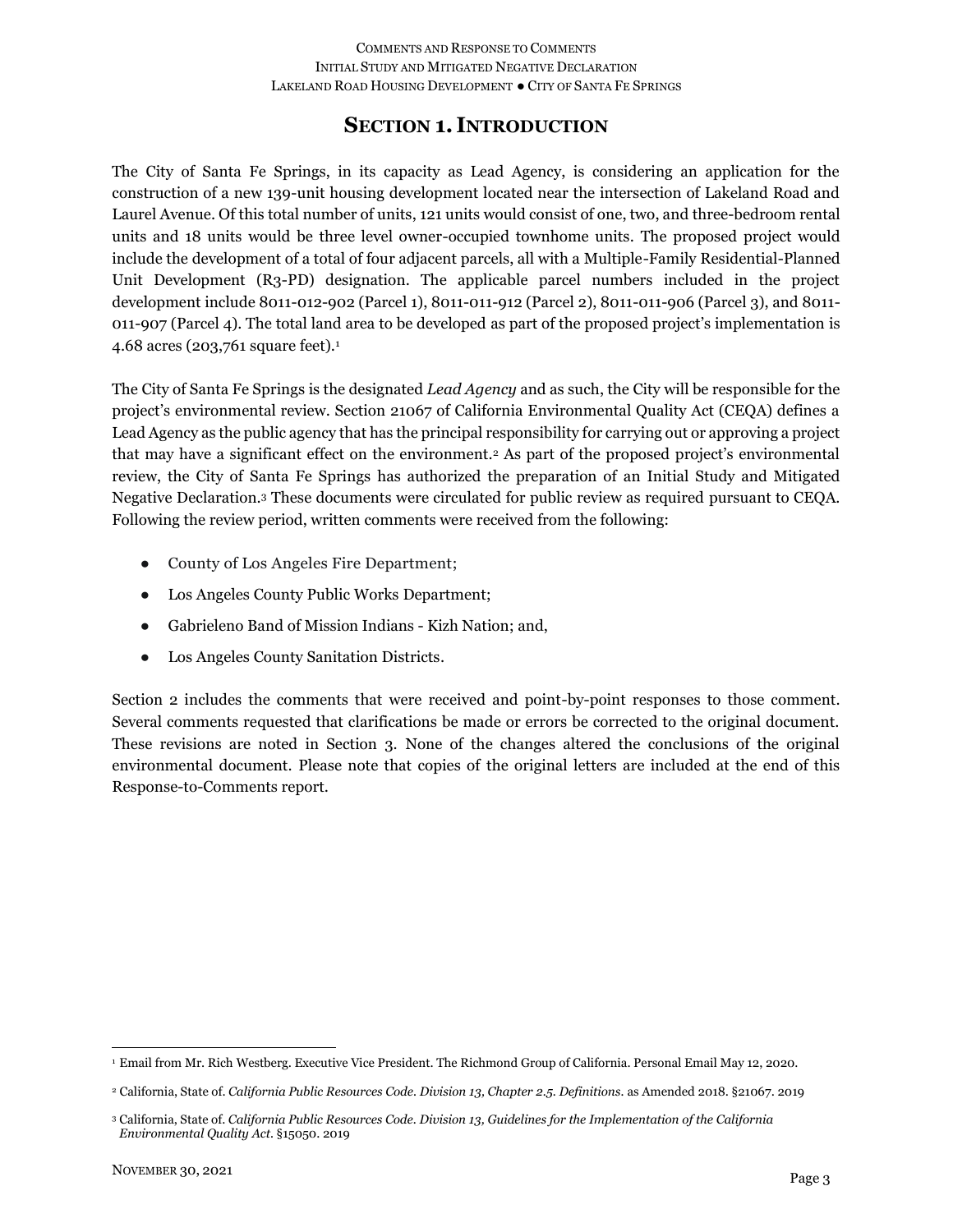## **SECTION 2. COMMENTS AND RESPONSE TO COMMENTS**

## **1. COUNTY OF LOS ANGELES FIRE DEPARTMENT**

#### **Comment 1.1**

*Planning Division.* The subject property is entirely within the City of Santa Fe Springs, which is not a part of the emergency response area of the County of Los Angeles Fire Department (also known as the Consolidated Fire Protection District of Los Angeles County). Therefore, this project does not appear to have any impact on the emergency responsibilities of this Department. For any questions regarding this response, please contact Kien Chin, Planning Analyst, at (323) 881-2404 or [Kien.Chin@fire.lacounty.gov.](mailto:Kien.Chin@fire.lacounty.gov)

#### **Response 1.1**

The comment is noted for the record. No response is required.

#### **Comment 1.2**

*Land Development Unit.* This project is located entirely in the City of Santa Fe Springs. Therefore, the City of Santa Fe Springs Fire Department has the jurisdiction concerning this project and will be setting conditions. This project is in close proximity to the jurisdictional area of County of Los Angeles Fire Department; however, this project is unlikely to have an impact that necessitates a comment concerning general requirements from the Land Development Unit of the County of Los Angeles Fire Department. For any questions regarding the report, please contact Inspector Claudia Soiza at (323) 890-4243 or [Claudia.soiza@fire.lacounty.gov.](mailto:Claudia.soiza@fire.lacounty.gov)

#### **Response 1.2**

The comment is noted for the record. No response is required.

#### **Comment 1.3**

*Forestry Division.* The statutory responsibilities of the County of Los Angeles Fire Department's Forestry Division include erosion control, watershed management, rare and endangered species, vegetation, fuel modification for Very High Fire Hazard Severity Zones, archeological and cultural resources, and the County Oak Tree Ordinance. Potential impacts in these areas should be addressed. Under the Los Angeles County Oak Tree Ordinance, a permit is required to cut, destroy, remove, relocate, inflict damage, or encroach into the protected zone of any tree of the Oak genus which is 25 inches or more in circumference (eight inches in diameter), as measured 4 1/2 feet above mean natural grade. If Oak trees are known to exist in the proposed project area further field studies should be conducted to determine the presence of this species on the project site. The County of Los Angeles Fire Department's Forestry Division has no further comments regarding this project. For any questions regarding this response, please contact Forestry Assistant, Nicholas Alegria at (818) 890-5719.

#### **Response 1.3**

The comment is noted for the record. No response is required.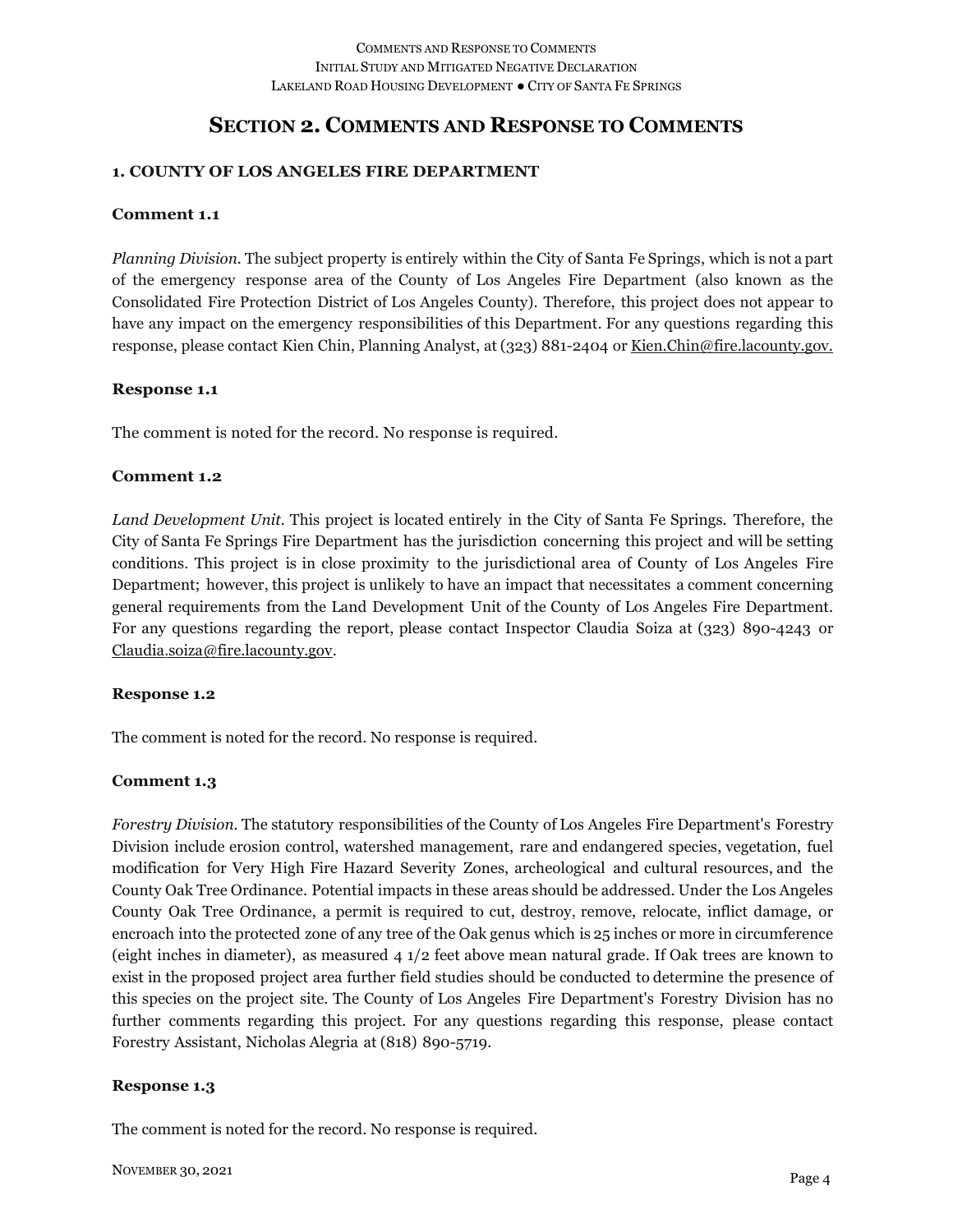#### **Comment 1.4**

*The Health Hazardous Materials Division.* The Health Hazardous Materials Division of the Los Angeles County Fire Department has no jurisdiction in the City of [Santa Fe] Springs. Please contact HHMD senior typist-clerk, Perla Garcia at (323) 890-4035 or [Perla.garcia@fire.lacounty.gov](mailto:Perla.garcia@fire.lacounty.gov) if you have any questions. If you have any additional questions, please contact this office at (323) 890-4330.

#### **Response 1.4**

The comment is noted for the record. No response is required.

#### **2. LOS ANGELES COUNTY PUBLIC WORKS**

#### **Comment 2.1**

The proposed project proposes the construction of 121 rental units and 18 owner-occupied townhome condominium units located near the intersection of Lakeland Road and Laurel Avenue. We have the following comment for your consideration.

#### **Response 2.1**

The comment is noted for the record. No response is required.

#### **Comment 2.2**

Page 107 responds to Chapter 3.19 Utilities, D, about water supply impacts although the question is about impacts to solid waste capacity, standards and reduction goals. The response for E under the same section addresses both the impacts to solid waste capacity,standards and reduction goals, as well as negative impacts on solid waste services and reduction goals. Therefore, the responses to D and E should be revised accordingly. If you have any question regarding this comment, please contact Nilda Gemeniano at 626-458- 5184 or [ngemenia@pw.lacounty.gov.](mailto:ngemenia@pw.lacounty.gov)

#### **Response 2.2**

Please refer to Section 3 for the correct format for Subsections D and E, on Page 107.

#### **Comment 2.3**

The cumulative traffic generated by the project in the area may significantly impact the County's intersections. The traffic finding in the IS/MND cannot be substantiated by Public Works until a traffic impact analysis is submitted to Public Works for review and approval. Alltraffic impacts and required mitigations for any impacted county's intersection should be identified and included in the environmental documents. If you have any question regarding this comment, please contact Stephan Lamm at 626-300- 4764 or [slamm@pw.lacounty.gov.](mailto:slamm@pw.lacounty.gov)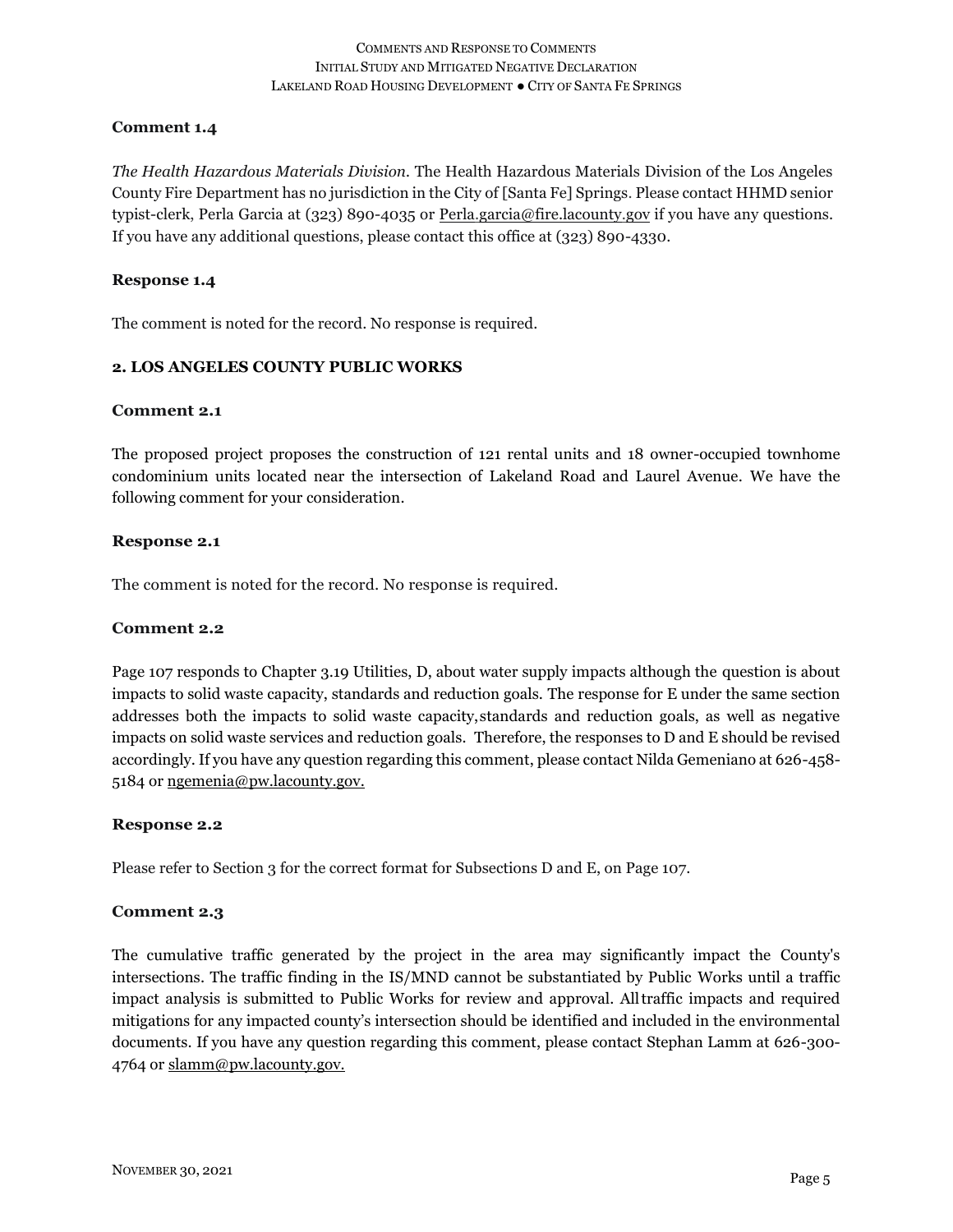#### **Response 2.3**

The comment indicates that a traffic impact analysis is needed. The project's trip generation was estimated using trip generation rates derived from the Institute of Transportation Engineer's (ITE) 10th Edition Trip Generation Handbook. The project's daily trips are presented in Table 3-4 of the IS/MND. As shown in Table 3-4 included in the IS/MND, the project is anticipated to generate approximately 756 trips per day, with 50 trips occurring during the morning (AM) peak hour and 61 trips occurring during the evening (PM) peak hour. In terms of vehicle miles traveled, the proposed project is an infill development that will provide much-needed new housing for a job-rich, housing-poor community. According to the most recent SCAG RTP estimates, Los Angeles County as a whole had a jobs/housing balance of 0.63 compared to a jobs/housing balance of 0.40 for the City. The new housing development would enable future employees to live in the city, rather than to commute to the City from more distant locations, thus reducing the overall vehicle miles traveled.

The nearest CMP-designated intersection to the project site is Imperial Highway/Carmenita Road. This intersection will not experience more than 50 peak hour trips at a freeway intersection. As indicated previously, the proposed project is anticipated to generate approximately 50 AM peak hour trips and 61 PM peak hour trips throughout the local roadway network. As a result of the projected traffic conditions, no impacts on CMP arterial roadways or intersections are anticipated.

## **3. GABRIELENO BAND OF MISSION INDIANS – KIZH NATION**

#### **Comment 3.1**

We have received your Notice of the Adopt Mitigative Negative Declaration for the Richman Group Lakeland Road Housing development Project. Our Tribal Government would like to be consulted if any ground disturbance will be conducted for this project.

#### **Response 3.1**

The consultation has been completed as is required pursuant to CEQA. The City did initiate the requisite AB-52 consultation. As part of the AB-52 requirements, the Gabrielino-Kizh responded and indicated that the project area is located within the Tribe's ancestral territory. The Tribe considered the area to be sensitive for cultural resources, and requested the following mitigation measure be incorporated into the IS/MND and the MMRP:

• Prior to the commencement of any ground disturbing activity at the project site, the project applicant shall retain a Native American Monitor approved by the Gabrieleno Band of Mission Indians-Kizh Nation – the tribe that consulted on this project pursuant to Assembly Bill A52 (the "Tribe" or the "Consulting Tribe"). A copy of the executed contract shall be submitted to the City of Santa Fe Springs Planning and Building Department prior to the issuance of any permit necessary to commence a ground-disturbing activity. The Tribal monitor will only be present on-site during the construction phases that involve ground-disturbing activities. Ground disturbing activities are defined by the Tribe as activities that may include, but are not limited to, pavement removal, potholing or auguring, grubbing, tree removals, boring, grading, excavation, drilling, and trenching, within the project area. The Tribal Monitor will complete daily monitoring logs that will provide descriptions of the day's activities, including construction activities, locations, soil, and any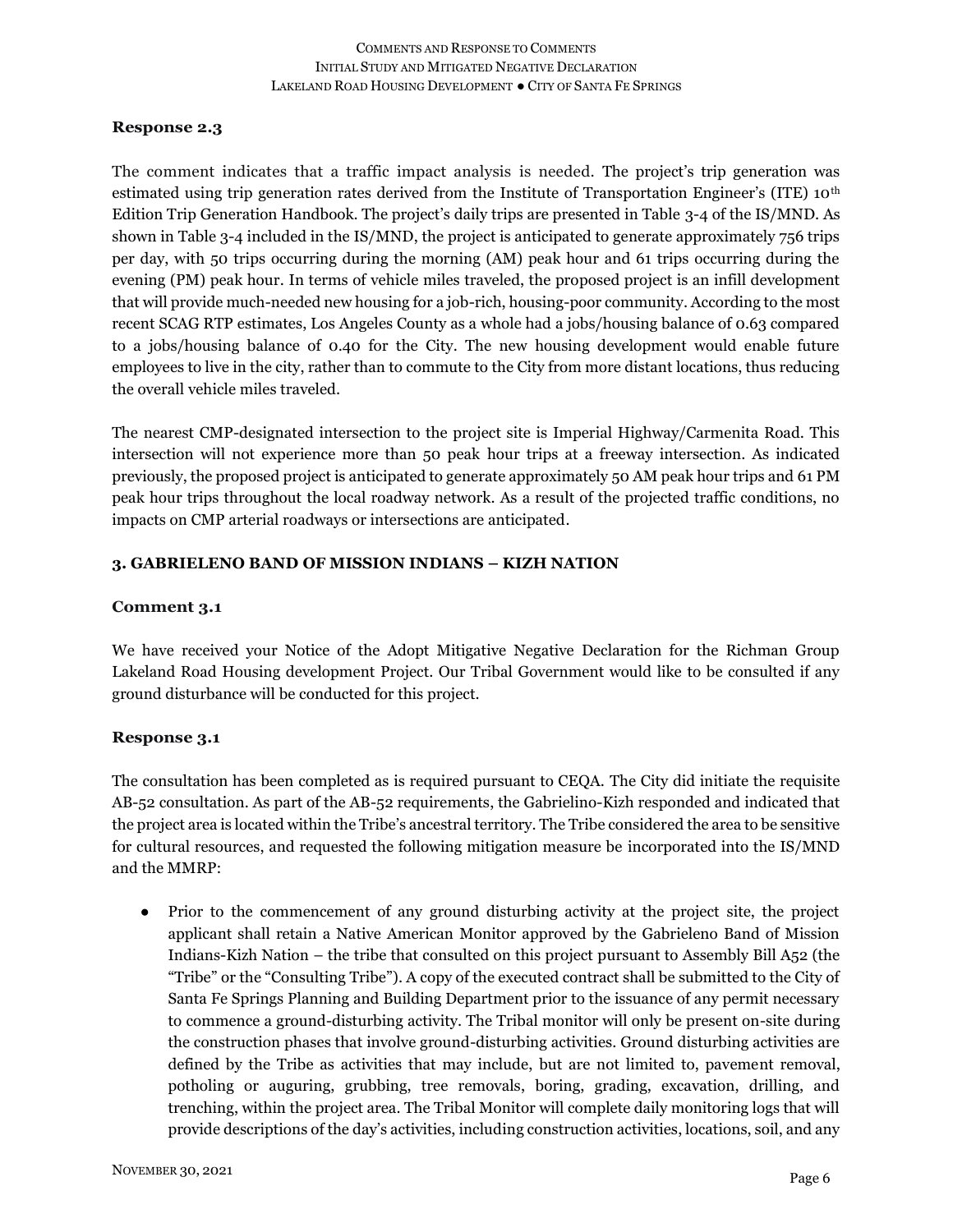cultural materials identified. The on-site monitoring shall end when all ground-disturbing activities on the project site are completed, or when the Tribal Representatives and Tribal Monitor have indicated that all upcoming ground-disturbing activities at the project site have little to no potential for impacting Tribal Cultural Resources. Upon discovery of any Tribal Cultural Resources, construction activities shall cease in the immediate vicinity of the find (not less than the surrounding 100 feet) until the find can be assessed. All Tribal Cultural Resources unearthed by project activities shall be evaluated by the qualified archaeologist and Tribal monitor approved by the Consulting Tribe. If the resources are Native American in origin, the Consulting Tribe will retain it/them in the form and/or manner the Tribe deems appropriate, for educational, cultural and/or historic purposes. If human remains and/or grave goods are discovered or recognized at the project site, all ground disturbance shall immediately cease, and the County Coroner shall be notified per Public Resources Code Section 5097.98, and Health & Safety Code Section 7050.5. Human remains and grave/burial goods shall be treated alike per California Public Resources Code section 5097.98(d)(1) and (2). Work may continue on other parts of the project site while evaluation and, if necessary, mitigation takes place (CEQA Guidelines Section 15064.5[f]). If a non-Native American resource is determined by the qualified archaeologist to constitute a "historical resource" or "unique archaeological resource," time allotment and funding sufficient to allow or implementation of avoidance measures, or appropriate mitigation, must be available. The treatment plan established for the resources shall be in accordance with CEQA Guidelines Section 15064.5(f) for historical resources and PRC Sections 21083.2(b) for unique archaeological resources. Preservation in place (i.e., avoidance) is the preferred manner of treatment. If preservation in place is not feasible, treatment may include implementation of archaeological data recovery excavations to remove the resource along with subsequent laboratory processing and analysis. Any historic archaeological material that is not Native American in origin shall be curated at a public, non-profit institution with a research interest in the materials, such as the Natural History Museum of Los Angeles County or the Fowler Museum, if such an institution agrees to accept the material. If no institution accepts the archaeological material, it shall be offered to a local school or historical society in the area for educational purposes.

#### **4. LOS ANGELES COUNTY SANITATION DISRICTS**

#### **Comment 4.1**

The Los Angeles County Sanitation Districts (Districts) received a Notice of Intent to Adopt a Mitigated Negative Declaration (MND) for the subject project on October 4, 2021. The proposed project is located within thejurisdictional boundaries of District No. 18.

#### **Response 4.1**

The comment is noted for the record. No response is required.

#### **Comment 4.2**

*Section 3.19 Utilities, Analysis of Environmental Impacts, Response to Question E*, Page 107: The information stated that "The Puente Hills Landfill…is only currently accepting clean dirt. The Sanitation Districts continue to maintain environmental control systems at the other closed landfills, which include the Spadra, Palos Verdes, and Mission Canyon landfills." However, since the Puente Hills Landfill is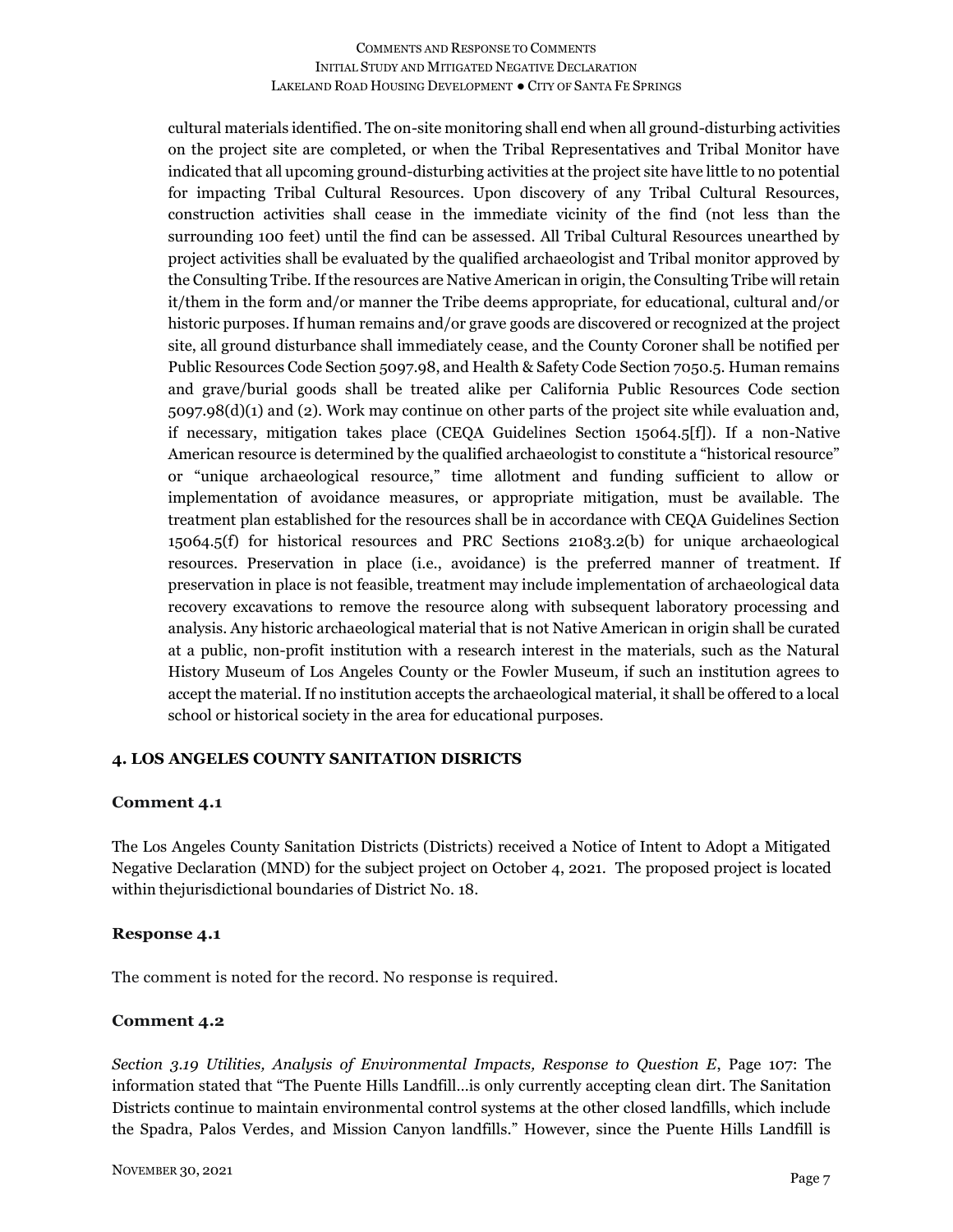closed,itisnot accepting any dirtfromthe public and its environmental control systems are also maintained by the District.

#### **Response 4.2**

Please refer to Section 3 for the correction for Subsection 3.19.E.

#### **Comment 4.3**

*Section 3.19 Utilities, Analysis of Environmental Impacts, Response to Question E*, Page 107: The information stated that "Operational waste that cannot be recycled or taken to area landfills will be transported to the Commerce incinerator." However, the Commerce Refuse-to-Energy Facility was closed in June 2018 and does not accept any waste.

#### **Response 4.3**

Please refer to Section 3 for the correction for Subsection 3.19.E.

#### **Comment 4.4**

The wastewater flow originating from the proposed project will discharge to a local sewer line, which is not maintained by the District's for conveyance to the Districts South Whittier Outfall Trunk Sections 1, 2, 3, and 4, located in Carmenita Road at Imperial Highway. The Districts, 33-inch diameter trunk sewer has a capacity of 25.7 million gallons per day (mgd) and conveyed a peak flow of 13.6 (mgd) when last measured in 2019.

#### **Response 4.4**

Please refer to Section 3 for the correction for this Subsection.

#### **Comment 4.5**

The wastewater generated by the proposed project will be treated at the Los Coyotes Water Reclamation Plant located in the City of Cerritos, which has a capacity of 37.5 (mgd) and currently processes an average flow of 23.1 (mgd).

#### **Response 4.5**

Please refer to Section 3 for the correction for this Subsection.

#### **Comment 4.6.**

The expected average wastewater flow from the project site, described in the MND as a 139-unit housing development, is 21,684 gallons per day. For a copy of the Districts' average wastewater generation factors, go to [www.lacsd.org, u](http://www.lacsd.org/)nder Services, then Wastewater Program and Permits, select Will Serve Program, and scroll down to click on the Table 1, [Loadings for](https://www.lacsd.org/home/showpublisheddocument/3644/637644575489800000) Each Class of Land Use link.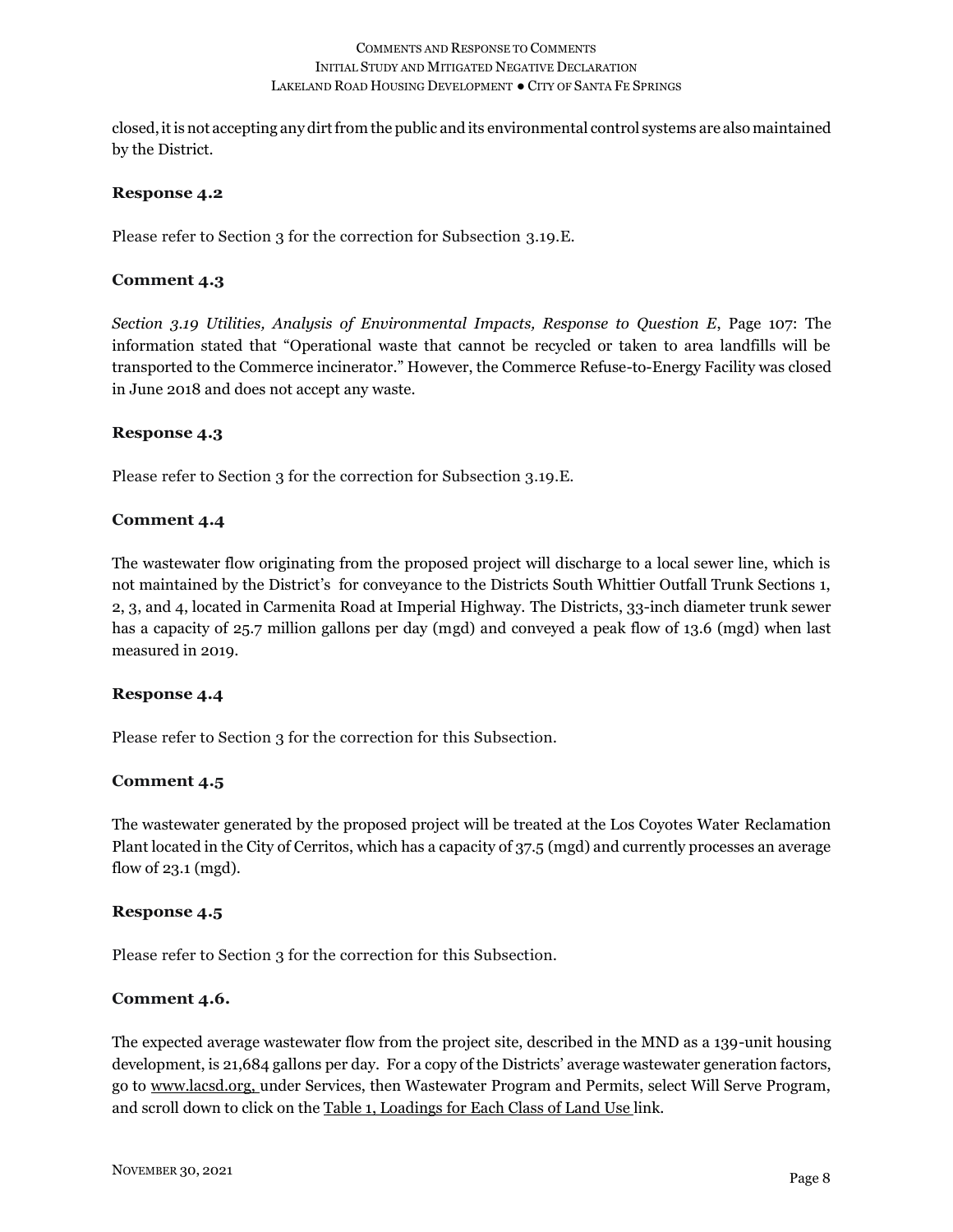#### **Response 4.6**

The analysis used the correct loading factor (156 gallons per day) cited in the comment.

#### **Comment 4.7**

The Districts are empowered by the California Health and Safety Code to charge a fee to connect facilities (directly or indirectly) to the Districts' Sewerage System or to increase the strength or quantity of wastewater discharged from connected facilities. This connection fee is used by the Districts for its capital facilities. Payment of a connection fee may be required before this project is permitted to discharge to the Districts' Sewerage System. For more information and a copy of the Connection Fee Information Sheet, go to [www.lacsd.org, u](http://www.lacsd.org/)nder Services, then Wastewater (Sewage) and select Rates & Fees. In determining the impact to the Sewerage System and applicable connection fees, the Districts will determine the user category (e.g. Condominium, Single Family home, etc.) that best represents the actual or anticipated use of the parcel(s) or facilities on the parcel(s) in the development. For more specific information regarding the connection fee application procedure and fees, the developer should contact the Districts' Wastewater Fee Public Counter at (562) 908-4288, extension 2727.

#### **Response 4.7**

The comment is noted for the record. No response is required.

#### **Comment 4.8**

In order for the Districts to conform to the requirements of the Federal Clean Air Act (CAA), the capacities of the Districts' wastewater treatment facilities are based on the regional growth forecast adopted by the Southern California Association of Governments (SCAG). Specific policies included in the development of the SCAG regional growth forecast are incorporated into clean air plans, which are prepared by the South Coast and Antelope Valley Air Quality Management Districts in order to improve air quality in the South Coast and Mojave Desert Air Basins as mandated by the CAA. All expansions of Districts' facilitiesmust be sized and service phased in a manner that will be consistent with the SCAG regional growth forecast for the counties of Los Angeles, Orange, San Bernardino, Riverside, Ventura, and Imperial. The available capacity of the Districts treatment facilities will, therefore, be limited to levels associated with the approved growth identified by SCAG. As such, this letter does not constitute a guarantee of wastewater service, but is to advise the developer that the District's intend to provide this service up to the levels that are legally permitted and to inform the developer of the currently existing capacity and any proposed expansion of the Districts' facilities. If you have any questions, please contact the undersigned at (562) 908-4288, extension 2743 or a[tmandyhuffman@lacsd.org.](mailto:mandyhuffman@lacsd.org)

#### **Response 4.8**

The comment is noted for the record. No response is required.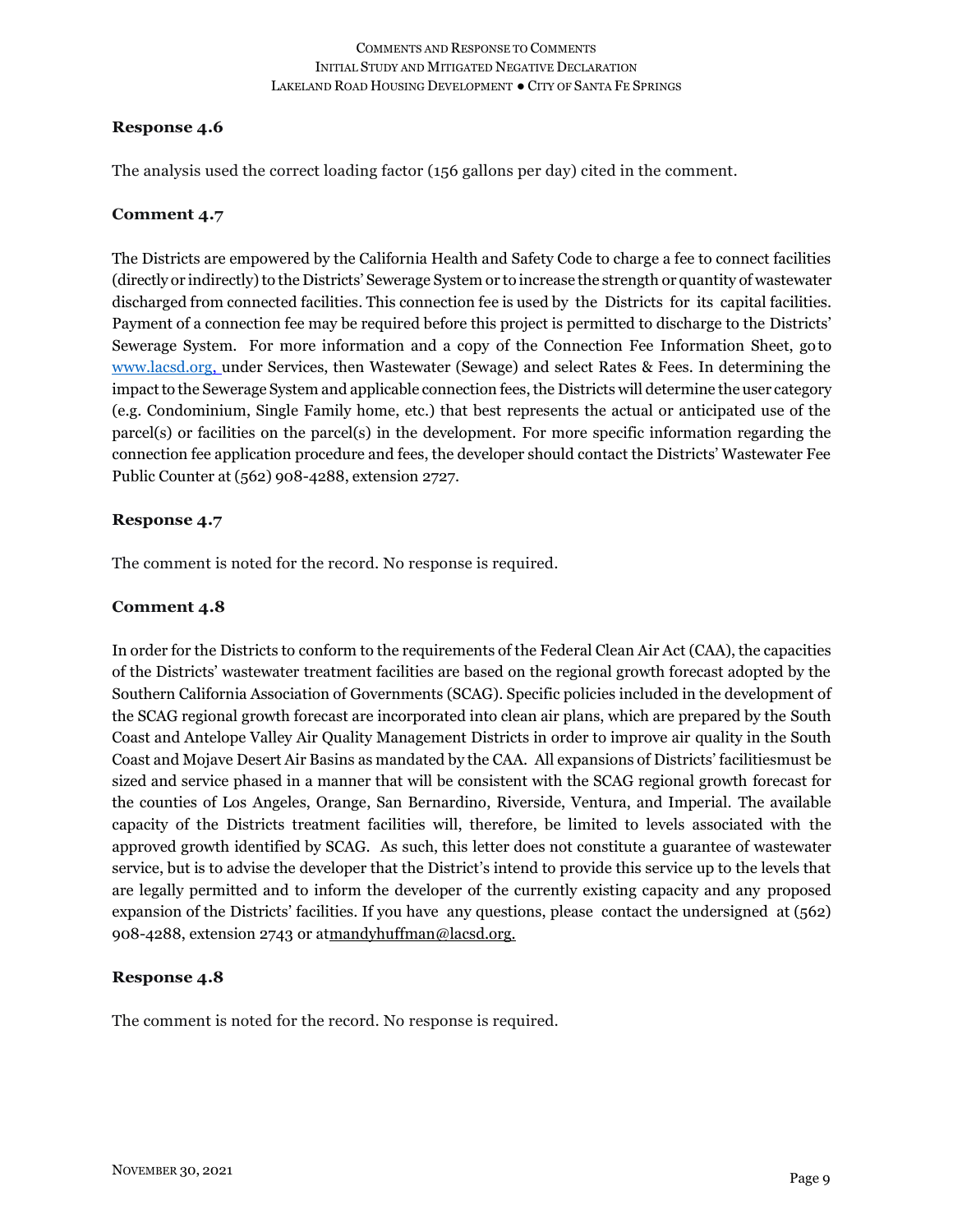## **SECTION 3. REVISIONS TO THE INITIAL STUDY BY REFERENCE**

Several comments requested that clarifications be made or errors be corrected to the original document. These revisions are noted in this section. None of the changes altered the conclusions of the original environmental document. Text that should be removed is indicated using strikeout while text that should be added is noted using underlining.

**Comment 2.2. Section 3.19 Utilities, D.** [The analysis discusses] water supply impacts although the question is about impacts to solid waste capacity, standards and reduction goals. The response for E under the same section addresses both the impacts to solid waste capacity,standards and reduction goals, as well as negative impacts on solid waste services and reduction goals. Therefore, the responses to D and E should be revised accordingly.

As previously indicated, Table 3-6 indicates the water consumption estimated for the proposed project. The proposed project is projected to consume approximately 32,526 gallons of water on a daily basis. The existing water supply facilities can accommodate this additional demand. As a result, the impacts are considered to be less than significant. As indicated under Subsection E, the proposed project is projected to generate approximately 1,700 pounds of solid waste on a daily basis. The proposed project will contribute a limited amount to the waste stream. As a result, the impacts will be less than significant.

**Comment 4.2 and 4.3. Section 3.19 Utilities, E.** The information stated that "The Puente Hills Landfill…is only currently accepting clean dirt. The Sanitation Districts continue to maintain environmental control systems at the other closed landfills, which include the Spadra, Palos Verdes, and Mission Canyon landfills." However, since the Puente Hills Landfill is closed, it is not accepting any dirt from the public and its environmental control systems are also maintainedby the Districts. The information stated that "Operational waste that cannot be recycled or taken to area landfills will be transported to the Commerce incinerator." However, the Commerce Refuse-to-Energy Facility was closedin June 2018 and does not accept any waste.

The Sanitation Districts operate a comprehensive solid waste management system serving the needs of a large portion of Los Angeles County. This system includes sanitary landfills, recycling centers, materials recovery/transfer facilities, and energy recovery facilities. The two operational sites are the Calabasas Landfill, located near the City of Agoura Hills, and the Scholl Canyon Landfill, located in the City of Glendale. The Puente Hills Landfill was permanently closed in October 2013. and is only currently accepting clean dirt. The Sanitation Districts continue to maintain environmental control systems at the other closed landfills, which include the Spadra, Palos Verdes, the Puente Hills, and Mission Canyon landfills. Local municipal solid waste collection services are currently provided by Consolidated Disposal Services, CR and R Waste and Recycling, and Serv-Wel Disposal Company. <del>Operational waste that cannot be recycled or taken to area</del> landfills will be transported to the Commerce incinerator. Trash collection is provided by the Consolidated Disposal Service, CR and R Waste and Recycling, and Serv-Well Disposal Company. Table 3-7 indicates the solid waste generation for the proposed project.

**Comment 4.4 and Comment 4.5. Section 3.19 Utilities, A.** The wastewater flow originating from the proposed project will discharge to a local sewer line, which is not maintained by the Districts, for conveyance to the Districts' South Whittier Outfall Trunk Sections 1, 2, 3, and 4, located in Carmenita Road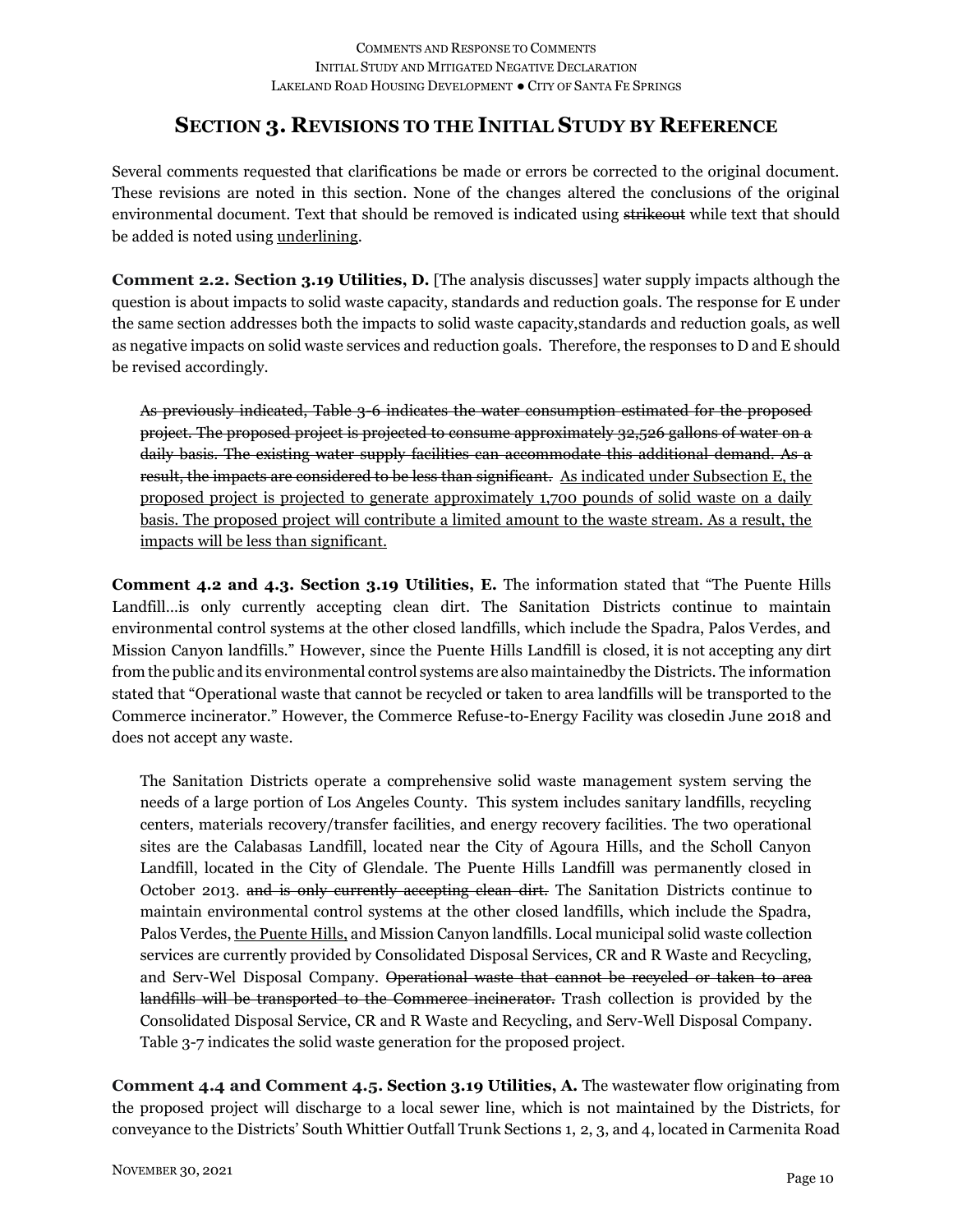at Imperial Highway. The Districts' 33-inch diameter trunk sewer has a capacity of 25.7 million gallons per day (mgd) and conveyed a peak flow of 13.6 (mgd) when last measured in 2019. The wastewater generated by the proposed project will be treated at the Los Coyotes Water Reclamation Plant located in the City of Cerritos, which has a capacity of 37.5 (mgd) and currently processes an averageflow of 23.1 (mgd).

The City of Santa Fe Springs is located within the service area of the Sanitation District 2 of Los Angeles County. The nearest wastewater treatment plant to Santa Fe Springs is the Los Coyotes Water Reclamation Plant (WRP) located in Cerritos. The Los Coyotes WRP is located at 16515 Piuma Avenue in the City of Cerritos and occupies 34 acres at the northwest junction of the San Gabriel River (I-605) and the Artesia (SR-91) Freeways. The wastewater flow originating from the proposed project will discharge to a local sewer line, which is not maintained by the Districts, for conveyance to the Districts' South Whittier Outfall Trunk Sections 1, 2, 3, and 4, located in Carmenita Road at Imperial Highway. The Districts' 33-inch diameter trunk sewer has a capacity of 25.7 million gallons per day (mgd) and conveyed a peak flow of 13.6 mgd when last measured in 2019. The wastewater generated by the proposed project will be treated at the Los Coyotes Water Reclamation Plant located in the City of Cerritos, which has a capacity of 37.5 mgd and currently processes an averageflow of 23.1 mgd. The plant was placed in operation on May 25, 1970, and initially had a capacity of 12.5 million gallons per day and consisted of primary treatment and secondary treatment with activated sludge. The Los Coyotes WRP provides primary, secondary and tertiary treatment for 37.5 million gallons of wastewater per day. The plant serves a population of approximately 370,000 people. Over 5 million gallons per day of the reclaimed water is reused at over 270 reuse sites. Reuse includes landscape irrigation of schools, golf courses, parks, nurseries, and greenbelts; and industrial use at local companies for carpet dying and concrete mixing. The remainder of the effluent is discharged to the San Gabriel River. Treated wastewater is disinfected with chlorine and conveyed to the Pacific Ocean. The reclamation projects utilize pump stations from the two largest Sanitation Districts' Water Reclamation plants includes the San Jose Creek WRP in Whittier and Los Coyotes WRP in Cerritos. The Los Coyotes WRP has a design capacity of 37.5 million gallons per day (mgd) and currently processes an average flow of 20.36 mgd. As indicated in Table 3-5, the future development is projected to generate 21,684 gallons of effluent on a daily basis which is well under the capacity of the aforementioned WRPs.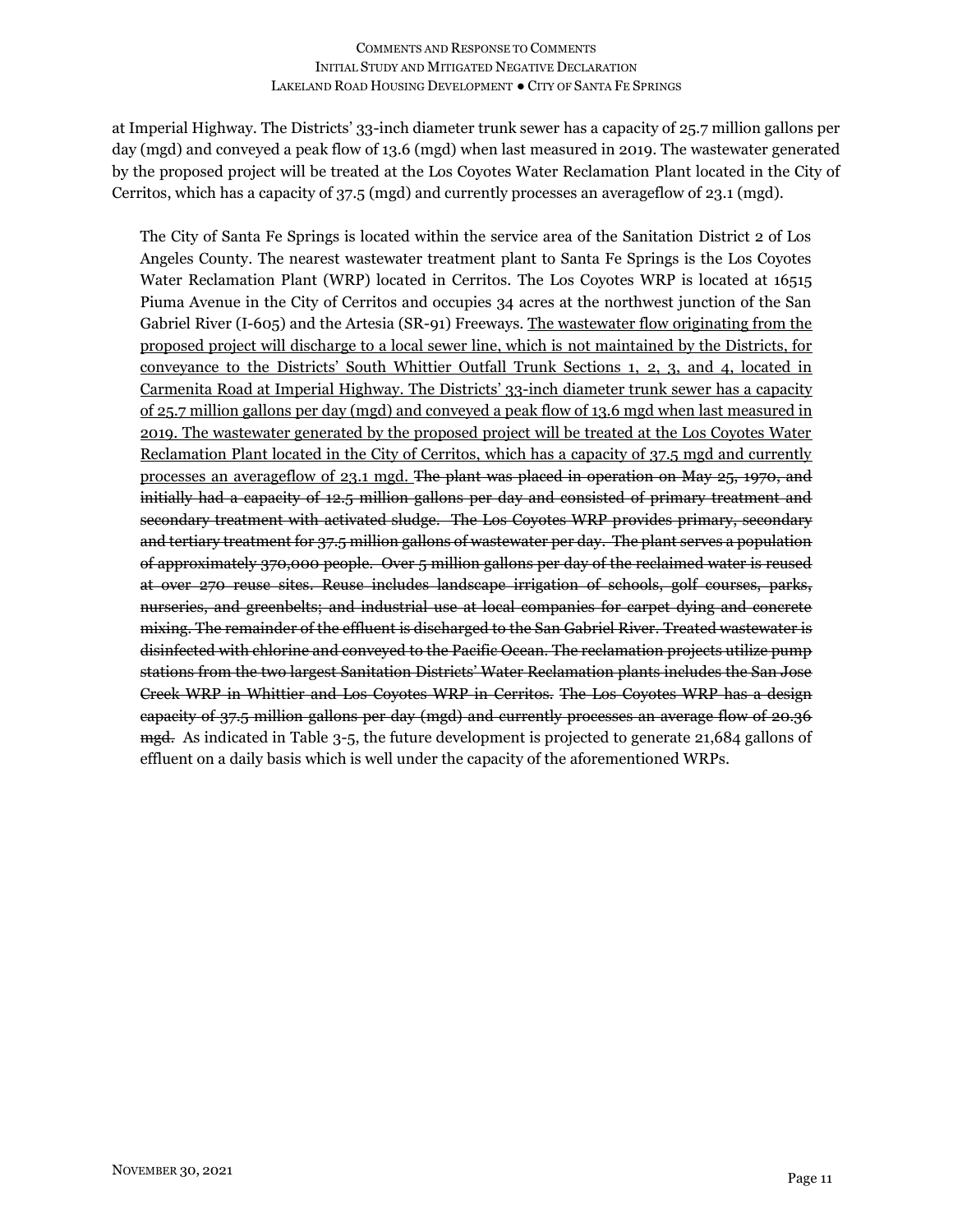## **SECTION 4. COPIES OF ORIGINAL COMMENT LETTERS**



DARYL L. OSDY FIRE CHIEF<br>FORESTER & FIRE WARDEN

## **COUNTY OF LOS ANGELES FIRE DEPARTMENT**

1320 NORTH EASTERN AVENUE. LOS ANCELES, CALIFORNIA 90053-3294 (323) 881-2401 www.fire.lacounty.gov

"Proud Protectors of Life, Property, and the Environment"

BOARD OF SUPERVISORS

HILDAT SOLIS<br>FIRST DISTRICT  $HO + V$  ) MITCHELL

SECOND DISTRICT **SHEILA KUEHL** 

> THIRD DISTRICT JANICE HAHN

FOLRTH DISTRICT

KATHRYN EARGER **RETH DISTRICT** 

November 1, 2021

Wayne Morrell, Planner City of Santa Fe Springs

Santa Fe Springs, CA 90670

Planning Department 11710 East Telegraph Road Received

NOV 04 2021

Planning Depasurent

Dear Mr. Morrell:

NOTICE OF INTENT TO ADOPT A MITIGATED NEGATIVE DECLARATION, "RICHMAN GROUP LAKELAND ROAD HOUSING DEVELOPMENT," IS CONSIDERING AN APPLICATION FOR THE CONSTRUCTION OF A NEW 139-UNIT HOUSING DEVELOPMENT ON A SITE LOCATED NEAR THE INTERSECTION OF LAKELAND ROAD AND LAUREL AVENUE, THE PROPOSED PROJECT WOULD INVOLVE THE CONSTRUCTION AND OCCUPANCY OF 121 RENTAL UNITS AND 18 OWNER-OCCUPIED TOWNHOME CONDOMINIUM UNITS, LOCATED AT 13231 LAKELAND ROAD, SANTA FE SPRINGS, FFER 2021010461

The Notice of Intent to Adopt a Mitigated Negative Declaration has been reviewed by the Planning Division, Land Development Unit, Forestry Division, and Health Hazardous Materials Division of the County of Los Angeles Fire Department.

The following are their comments:

#### **PLANNING DIVISION:**

The subject property is entirely within the City of Santa Fe Springs, which is not a part of the emergency response area of the County of Los Angeles Fire Department (also known as the Consolidated Fire Protection District of Los Angeles County). Therefore, this project does not appear to have any impact on the emergency responsibilities of this Department.

For any questions regarding this response, please contact Kien Chin, Planning Analyst, at (323) 881-2404 or Kien.Chin@fire.lacounty.gov.

SERVING THE UNINCORPORATED AREAS OF LOS ANGELES COUNTY AND THE CITIES OF: CARSON<br>CERRITOS<br>CLAREMONT **INGLEWOOD** 

**LANCASTER** 

| AGOURA HILLS        |
|---------------------|
| <b>ARTESIA</b>      |
| <b>AZUSA</b>        |
| <b>BALDVAN PARK</b> |
| <b>BELL</b>         |
| SELL GARDENS        |
| BELLFLOWER          |
| <b>BRADBURY</b>     |
| CAL ARASAS          |

| CARSCN            | EL MONTE                  |
|-------------------|---------------------------|
| <b>CERRITOS</b>   | GARDEKA.                  |
| CLAREMONT         | GLENDORA.                 |
| <b>EDMATECT</b>   | <b>IAWA IAN GARDERS</b>   |
| COVEIS            | <b><i>REMEDIATION</i></b> |
| <b>GLIUSHY</b>    | HEINVISA HEAGH            |
| <b>FAB GLYAND</b> | <b>HIDDEN HILLS</b>       |
| <b>DUARTE</b>     | <b>HINTINGTON PARK</b>    |
|                   | <b>NOUSTRY</b>            |

**LAWRIAD**<br>LOMILA<br>LYNWOOD<br>MAVAOOD<br>MAYAOOD INGLEWOOD<br>LA CANADA FLINTRIDGE<br>LA CANADA FLINTRIDGE<br>LA PLEMITE<br>LA PLEMITE<br>LA PLEMITE NORWALK **PALMBALE** PALCO VERDES ESTATES *ENGINEERS* 

SIGNAL III<br>SCULINE NOVEL<br>SQUINGARE<br>VERYDON<br>VERYHOU<br>VERYHOU VOIT NOVEL<br>VERYHAKE VLLAGE<br>VINTTER<br>VINTTER MCO RIVERA<br>POMONA<br>RANCHO PALOS VIBRIDES ROLLING HELB<br>ROLLING HELB<br>ROSEMEAD SAN OIMAS<br>SANTA CLARITA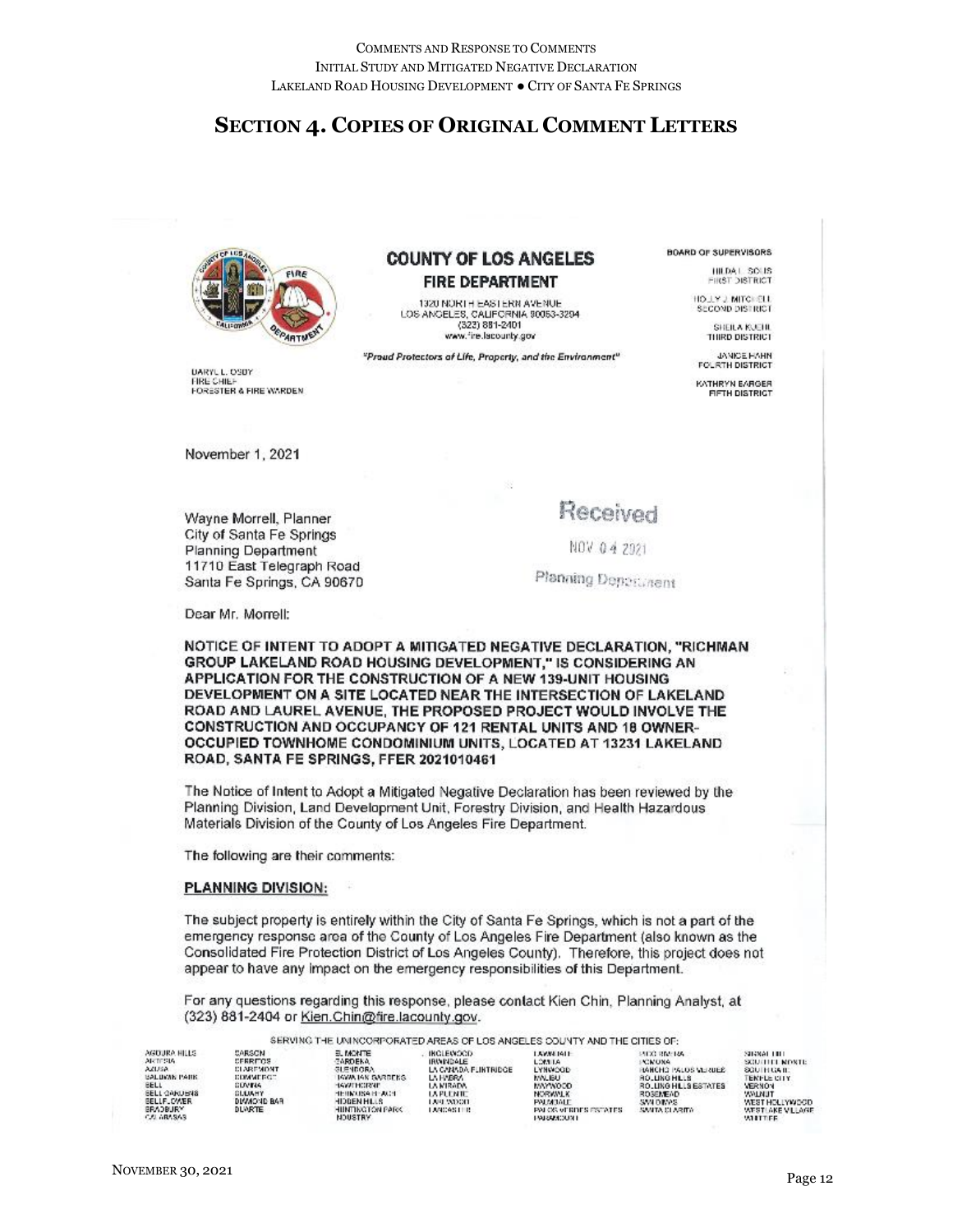**Wayne M. Morrell** 

| From:    | Toan Duong <tduong@dpw.lacounty.gov></tduong@dpw.lacounty.gov>                 |
|----------|--------------------------------------------------------------------------------|
| Sent:    | Thursday, November 4, 2021 5:46 PM                                             |
| To:      | Wayne M. Morrell; Jimmy Wong                                                   |
| Cc:      | Aracely Lasso; Nilda Gemeniano; Kent Tsujii; Stephen Lamm; John Burton; Daniel |
|          | Keyribaryan                                                                    |
| Subject: | IS/MND MMRP The Richman Group Lakeland Road Housing Development                |
|          | (RPPL2021011357)                                                               |

To: **City of Santa Fe Springs Planning Department** 

Thank you for the opportunity to review the IS/MND and the MMRP for the subject project.. The proposed project proposes the construction of 121 rental units and 18 owner-occupied townhome condominium units located near the intersection of Lakeland Road and Laurel Avenue.

We have the following comment for your consideration:

1. Page 107 responds to Chapter 3.19 Utilities, D, about water supply impacts although the question is about impacts to solid waste capacity, standards and reduction goals. The response for E under the same section addresses both the impacts to solid waste capacity, standards and reduction goals, as well as negative impacts on solid waste services and reduction goals. Therefore, the responses to D and E should be revised accordingly.

If you have any question regarding this comment, please contact Nilda Gemeniano at 626-458-5184 or ngemenia@pw.lacounty.gov.

2. The cumulative traffic generated by the project in the area may significantly impact the County's intersections. The traffic finding in the IS/MND cannot be substantiated by Public Works until a traffic impact analysis is submitted to Public Works for review and approval. All traffic impacts and required mitigations for any impacted county's intersection should be identified and included in the environmental documents.

If you have any question regarding this comment, please contact Stephan Lamm at 626-300-4764 or slamm@pw.lacounty.gov.

1

Regards,

Toan Duong

**Civil Engineer** Los Angeles County Public Works Office: (626) 458-4921

Peddic Works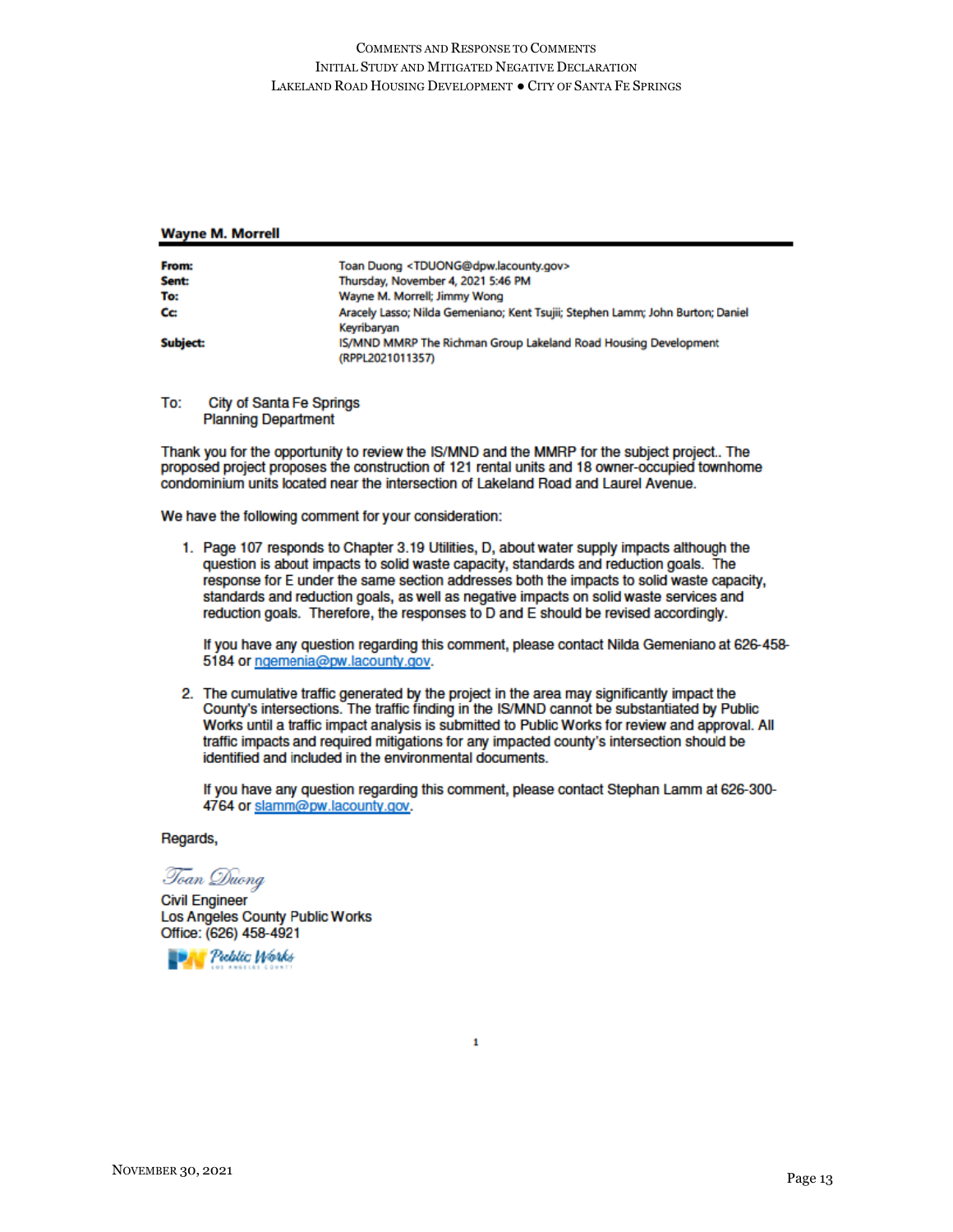

GABRIELENO BAND OF MISSION INDIANS-KIZHNATION Historically known as The San Gabriel Band of Mission Indians recognized by the State of California as the aboriginal tribe of the Los Angeles basin

#### **Adopt Mitigative Declaration Study / Mitigated Negative Declaration**

October 7, 2021

Project Name: The Richman Group Lakeland Road Housing Development located: 1321 Lakeland Road, **Santa Fe Springs** 

We have received your Notice of the Adopt Mitigative Negative Declaration for the Richman Group Lakeland Road Housing development Project. Our Tribal Government would like to be consulted if any ground disturbance will be conducted for this project.

Sincerely, Gabrieleno Band of Mission Indians/Kizh Nation (1844) 390-0787 Office

**Andrew Salas, Chairman** Albert Perez, treasurer I **Nadine Salas, Vice-Chairman** Martha Gonzalez Lemos, treasurer II

Dr. Christina Swindall Martinez, secretary Richard Gradias, Chairman of the council of Elders

POBox 393 Covina, CA 91723 www.gabrielenoindians@yahoo.com gabrielenoindians@yahoo.com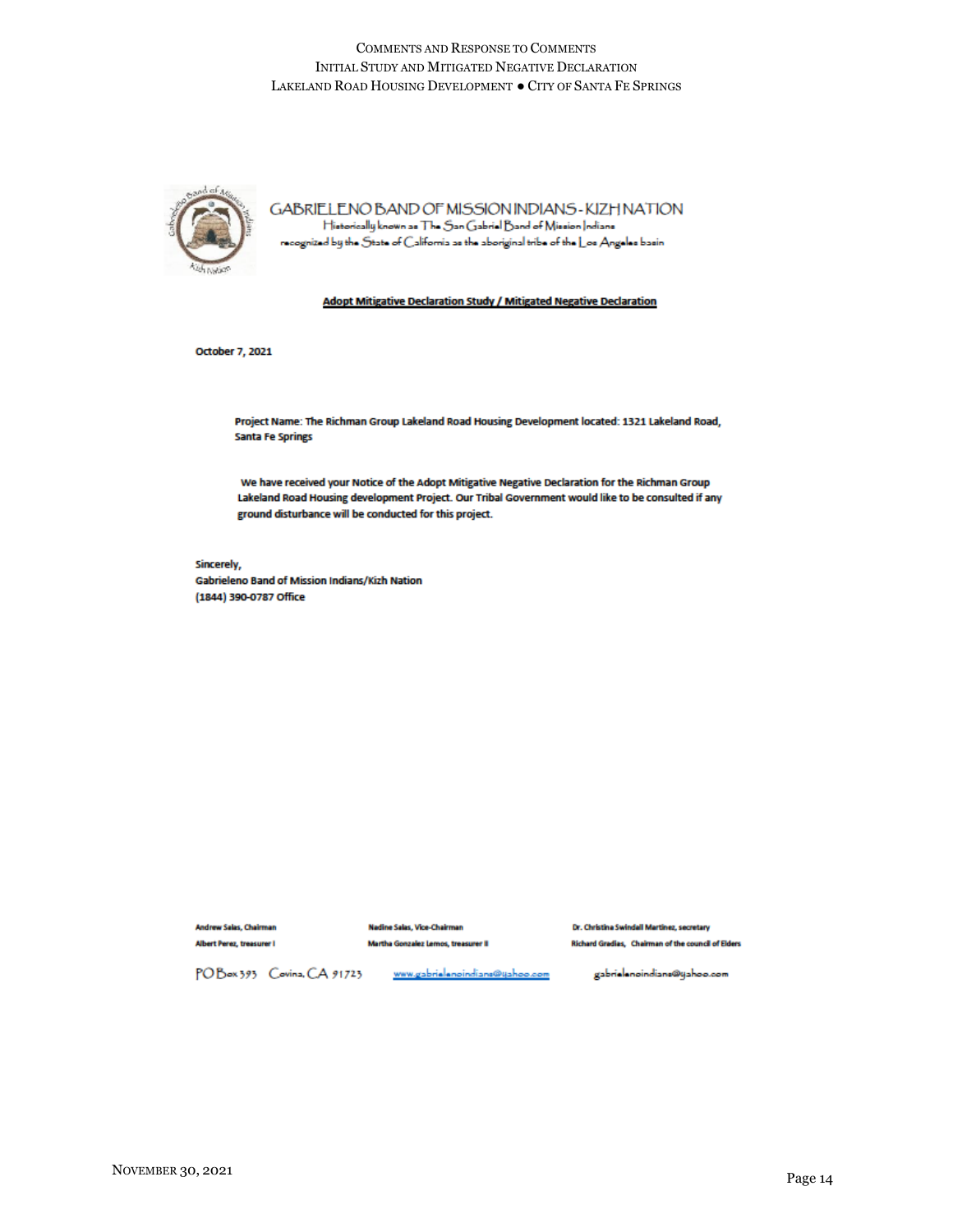

Robert C. Ferrante Chief Engineer and General Manager

1955 Workman Mill Road, Whittier, CA 90801-1400 Maling Address: P.O. Box 4998, Whittier, CA 90607-4998. (562) 699-74'll · www.lacsd.org

November 1, 2021

Ref. DOC 6329881

Mr. Wavne Morrell **City of Santa Fe Springs Planning Department** 11710 East Telegraph Road Santa Fe Springs, CA 90670

Dear Mr. Morrell:

#### MND Response to the Richman Group Lakeland Road Housing Development

The Los Angeles County Sanitation Districts (Districts) received a Notice of Intent to Adopt a Mitigated Negative Declaration (MND) for the subject project on October 4, 2021. The proposed project is located within the jurisdictional boundaries of District No. 18. We offer the following comments:

- Section 3.19 Utilities, Analysis of Environmental Impacts, Response to Question E, Page 107: The ı. information stated that "The Puente Hills Landfill...is only currently accepting clean dirt. The Sanitation Districts continue to maintain environmental control systems at the other closed landfills, which include the Spadra, Palos Verdes, and Mission Canyon landfills." However, since the Puente Hills Landfill is closed, it is not accepting any dirt from the public and its environmental control systems are also maintained by the Districts.
- $\mathcal{L}$ Section 3.19 Utilities, Analysis of Environmental Impacts, Response to Question E, Page 107: The information stated that "Operational waste that cannot be recycled or taken to area landfills will be transported to the Commerce incinerator." However, the Commerce Refuse-to-Energy Facility was closed in June 2018 and does not accept any waste.
- 3. The wastewater flow originating from the proposed project will discharge to a local sewer line, which is not maintained by the Districts, for conveyance to the Districts' South Whittier Outfall Trunk Sections 1, 2, 3, and 4, located in Carmenita Road at Imperial Highway. The Districts' 33-inch diameter trunk sewer has a capacity of 25.7 million gallons per day (mgd) and conveyed a peak flow of 13.6 mgd when last measured in 2019.
- 4. The wastewater generated by the proposed project will be treated at the Los Coyotes Water Reclamation Plant located in the City of Cerritos, which has a capacity of 37.5 mgd and currently processes an average flow of 23.1 mgd.
- 5. The expected average wastewater flow from the project site, described in the MND as a 139-unit housing development, is 21,684 gallons per day. For a copy of the Districts' average wastewater generation factors, go to www.lacsd.org, under Services, then Wastewater Program and Permits, select Will Serve Program, and scroll down to click on the Table 1, Loadings for Each Class of Land Use link.

DOC 6350181 D18